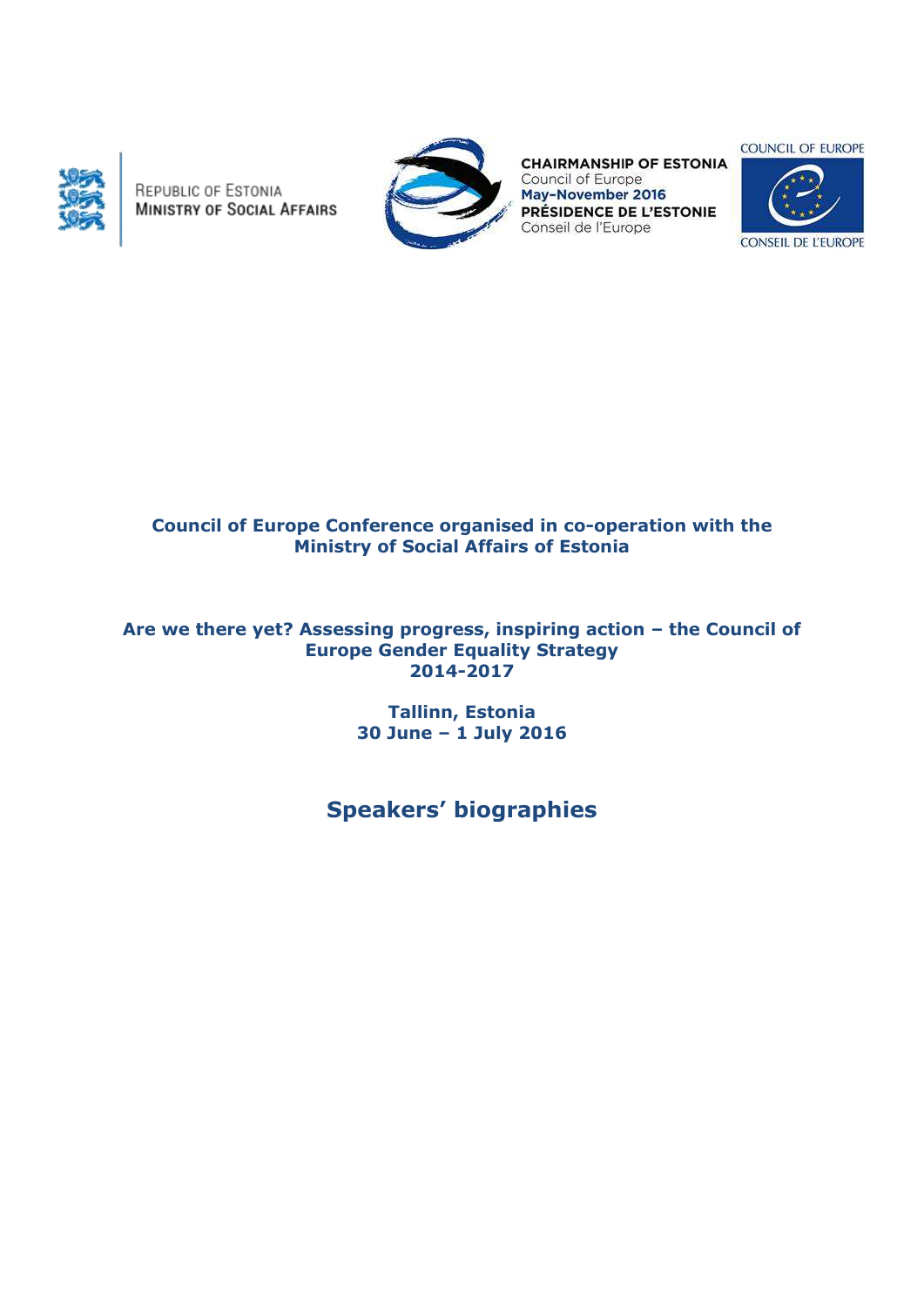## **Opening Session**



**Taavi Rõivas** has been Prime Minister of the Republic of Estonia since 26 March 2014. His second government took office on 9 April 2015. He is a member of the Estonian Reform Party. From 2012–2014, Taavi Rõivas was the Minister of Social Affairs of the Republic of Estonia and from 2011–2012, he was a member of the 12th Riigikogu, the Chairman of the European Union Affairs Committee, and a member of the Finance Committee. From 2007– 2011, Taavi Rõivas was a member of the 11th Riigikogu and first, a member of the Social Affairs Committee for two years and then the Chairman of the Finance Committee. From 2005–2007, Taavi Rõivas served as the Adviser to

the Prime Minister of the Republic of Estonia and previously from 2004–2005, he was the Elder of the Haabersti City District Government. He has previously performed the duties of Adviser / Office Manager for the Minister of the Population Affairs of the Republic of Estonia, Customer Account Executive for large corporate companies in the AS IT Grupp, and Adviser to the Minister of Justice. Born on 26 September 1979, in Tallinn, Taavi Rõivas graduated from Tallinn Secondary Science School and from the Faculty of Economics and Business Administration of the University of Tartu in international economics and marketing.



**Snežana Samardžić-Marković** is, since 2012, Director General of Democracy at the Council of Europe, in charge of the Organisation's action promoting democratic innovation, governance, participation and diversity. Her responsibilities include the policy areas of education and youth, local democracy, cultural policies, election assistance, the protection of human dignity, gender equality, children's rights, and the rights of minorities, societal defences against discrimination, democratic citizenship, social cohesion, intercultural

dialogue and democratic responses to crisis situations. Previously, Snežana has held numerous positions in the Serbian Government including Deputy Director in the Ministry of Foreign Affairs for Neighbouring Countries, Assistant Minister of Defence (2005-2007) and Co-President of the Serbia-NATO Defence Reform Group, member of the Foundation Board of WADA, Minister of Youth and Sports (2007-2012) and President of the Fund for Young Talents.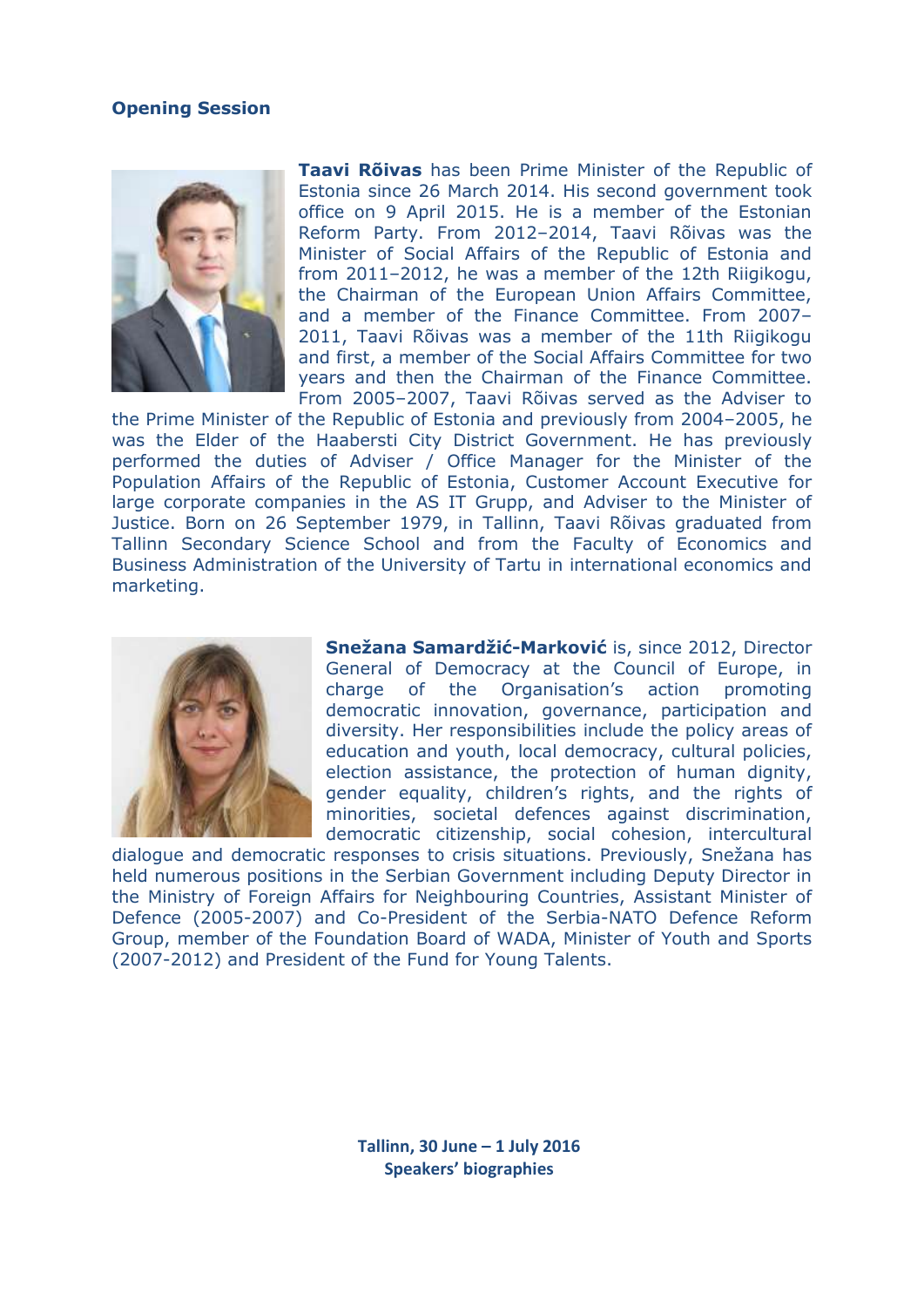

**Lakshmi Puri** (India) is Assistant Secretary-General of the United Nations and Deputy Executive Director of UN Women, responsible for the Bureau for Intergovernmental Support, UN System Coordination, and Strategic Partnerships, and was the interim head of UN Women from March to August 2013. She has steered UN Women's engagement in major intergovernmental processes, such as the Commission on the Status of Women, including the landmark outcomes of the 57th and 58th sessions, as well as the historic 59th session on the 20-year anniversary of the

Beijing Declaration and Platform for Action, which resulted in a Political Declaration by which member states pledged to take concrete steps to ensure the full, effective and accelerated actions to achieve gender equality and the empowerment of women. Ms Puri has been at the forefront of UN Women's intergovernmental work on Sustainable Development, Climate Change, Financing for Development, Health, Information Society, Youth, Migration, Women, Peace and Security, the Urban Agenda and Humanitarian Action. She was previously Director of the UN Office of the High Representative for the Least Developed Countries, Landlocked Developing Countries and Small Island Developing States and a Director at the United Nations Conference on Trade and Development. Prior to joining the UN, Ms Puri had a distinguished 28-year career with the Indian Foreign Service.



**Salla Saastamoinen** is the Director in charge of Equality in the European Commission's Directorate-General for Justice and Consumers since 2014. The Equality Directorate develops implements and coordinates the EU policy to combat discrimination and to promote equality on grounds of sex, racial or ethnic origin, religion or belief, disability, age or sexual orientation. It promotes awareness on gender equality and non-discrimination and coordinates policy developments in respect of the Roma. Previously, Salla Saastamoinen headed the Unit for Fundamental Rights and Rights of the Child (2013-2014) and the Civil Justice Policy Unit (2007-

2013) in the same Directorate-General in the Commission. She is a lawyer from the University of Helsinki, Finland. Salla Saastamoinen was Member of the Management Board of the Fundamental Rights Agency between 2013 and 2014, and she is the Member of the Management Board of the European Institute for Gender Equality since 2014.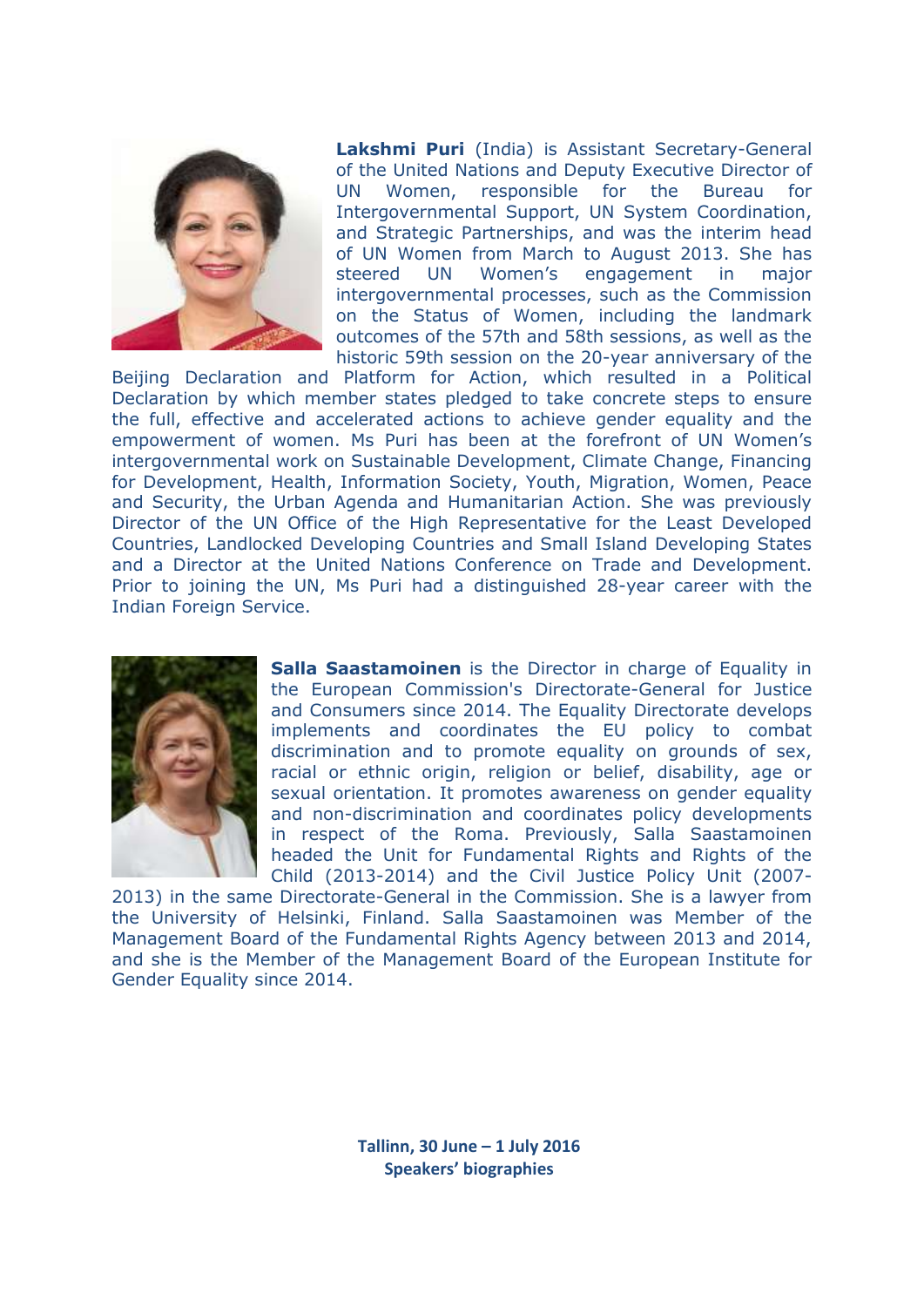

**Liri Kopaçi-Di Michele** is Head of the Equality Division at the Council of Europe in charge of promoting and implementing Council of Europe standards and activities in the area of gender equality, the rights of persons with disabilities and discrimination on the grounds of sexual orientation or gender identity. Since joining the Council of Europe in 1997, she has worked in a variety of positions including the Private Office of the Secretary and Deputy Secretary General, the Parliamentary Assembly and the Private Office of the President as well as the Congress of Local and Regional Authorities. Ms Kopaçi-Di Michele graduated with a MSc. in Management from the University of Surrey in England, and a

BA in English Language from the University of Tirana in Albania.



**Pamela Morinière** joined the International/European Federations of Journalists in 2002 and has been responsible for running campaigns on authors' rights, gender, ethics, press freedom and labour rights. She wrote several publications on gender and media, including the Council of Europe's latest Handbook on the implementation of Recommendation CM/Rec(2013)1 of the Committee of Ministers of the Council of Europe on gender equality and media.



**Hillary Margolis** is a researcher with the Women's Rights Division of Human Rights Watch. Her work focuses on violence against women in Europe, Central Asia, and Central Africa. She has documented and conducted advocacy on domestic violence and sexual violence in and outside of conflict. Her work at Human Rights Watch has included investigation of state failure to address domestic violence in Kyrgyzstan, and the impact of the conflict in Syria on women and girls, including exploitation and harassment in

refugee settings, abuse of women in detention, and risks facing female activists and household heads. She has appeared on BBC Woman's Hour and her work on violence against women has been published in the EU Observer, Global Post, MSNBC. Hillary earned a bachelor's degree from Yale University and a master's degree from the London School of Economics.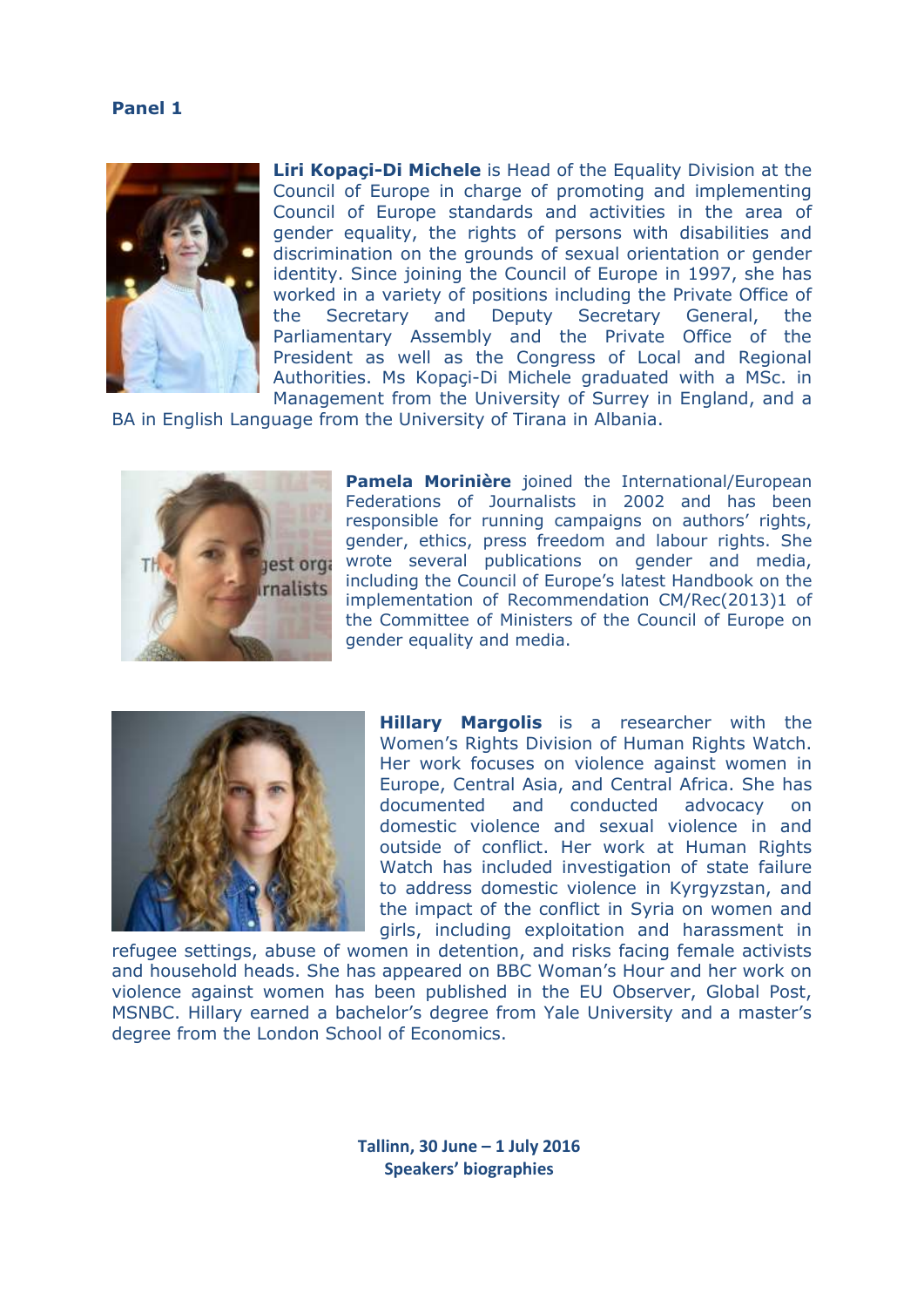

**Sylwia Spurek** - doctor of Law, legal counsel and legislator, co-founder of the Foundation Governance Clinic. Since 1999 involved in the protection of human rights. Fellow of the Legal Fellowship Program and participant of the International Women's Human Rights Clinic (City University of New York, 2000). Between 2002 and 2005 lawyer in the Secretariat of the Government Plenipotentiary For Equal Status of Men and Women. Participated in

preparing the first act on the prevention of domestic violence. Until 2014 counsel at the Office of the Prime Minister (Legal Department), later serving as deputy head of the Office of the Government Plenipotentiary for Equal Treatment. Between 2008-2015 member of the Unit for European Court of Human Rights issues at the Ministry of Foreign Affairs, and between 2010-2012 representative of the Office of the Prime Minister at the Committee of the Protection of Rights. University lecturer of Gender Studies at the University of Warsaw and postgraduate studies of Gender Mainstreaming at the Polish Academy of Sciences. Author of numerous publications on domestic violence, as well as equal treatment and discrimination issues. Currently Deputy Commissioner for Human Rights of Republic of Poland responsible for equal treatment issues.



**Elena Centemero** (Italy, EPP/CD), Member of Parliament since 2008, was born in Milan in 1968 and studied at the Catholic University of the Sacred Heart, Milan and at the New York City University's Hunter College. She taught classical studies and languages in high schools from 1993 to 2012 and then became a head teacher. Since 2005 she has been a volunteer at Our Lady of Lourdes in France and is a member of

Hospitalité Notre-Dame de Lourdes. Ms Centemero is a member of the Committee on Constitutional Affairs and the Committee on Culture of the Italian Parliament (and chairs her political group Forza Italia within the latter). She is in charge of school and education policies for her party. In 2013 Ms Centemero was appointed as a member of the Italian delegation to the Parliamentary Assembly of the Council of Europe. In January 2016 she was elected Chairperson of the Committee on Equality and Non-Discrimination.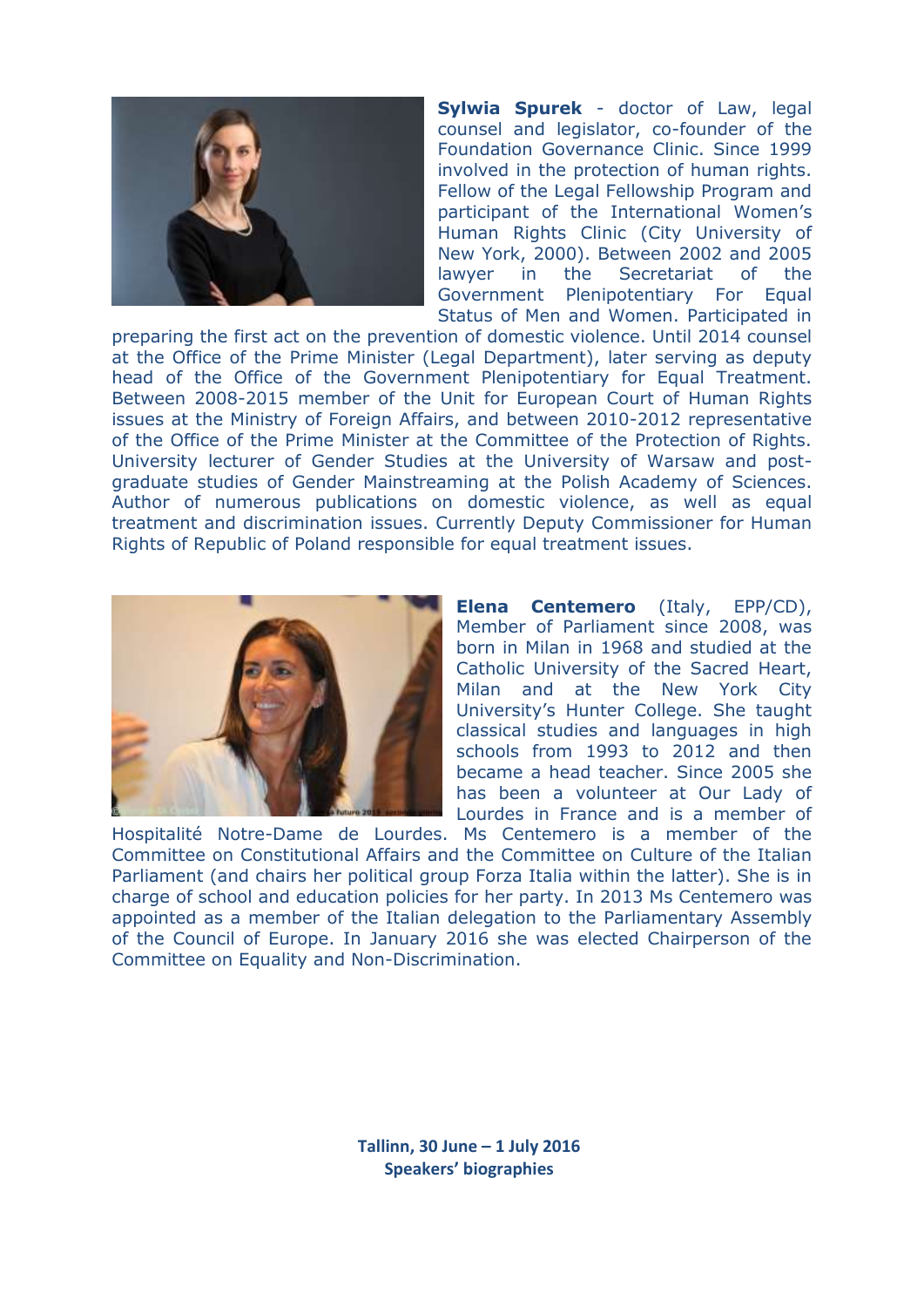#### **Panel 2**



**Léa Clermont-Dion** is a PHD candidate in political science at Laval University (Québec) aiming her thesis on cyber violence against women for which she was awarded a prestigious Vanier Canada Graduate Scholarship. She has published two essays, *Lettres à un souverainiste* (2014) and *La revanche des moches* (2014), the latter exploring the matter of corporal diversity, a concern which brought her to co-initiate the Charter for a Healthy and Diverse Body Image promulgated by the *Gouvernement du Québec* in 2009. She has served on missions with women

organisations and Oxfam-Québec, was member of Council on the Status of Women, worked for the *Secrétariat des femmes du Québec* and has worked at consciousness awareness for the last ten years in lectures and conferences. She is currently working on a book, *Les Superbes*, and a documentary, *Misogynie 2.0*, to be released in 2017.



**Charlotte Proudman** is a Barrister in family law and human rights law at The Chambers of Michael Mansfield QC. She is a fearless advocate for women's rights, an expert in female genital mutilation (FGM), forced marriage, and honour-based violence, and a media commentator on progressive social issues. Charlotte is a Doctoral Researcher at the University of Cambridge researching FGM in England and Wales, and she was a Visiting Researcher at Harvard Law School. As a Barrister and a feminist, Charlotte is a prominent advocate who speaks out against male domination in the law and the legal profession by drawing on examples of anti-women

biases in law, such as abortion, prostitution and pornography legislation. Recognising that the Judiciary is disproportionately skewed towards one gender, one class, and one ethnicity to the detriment of our democracy, Charlotte is campaigning for the introduction of quotas amongst the Judiciary. Her media work includes BBC 4 Woman's Hour, BBC2, BBC5, BBC London, LBC Radio, Sky News, Channel 4 News, Newsnight, London Evening Standard, the Guardian, the Independent, New Statesman, the Times, and the Huffington Post, among many others.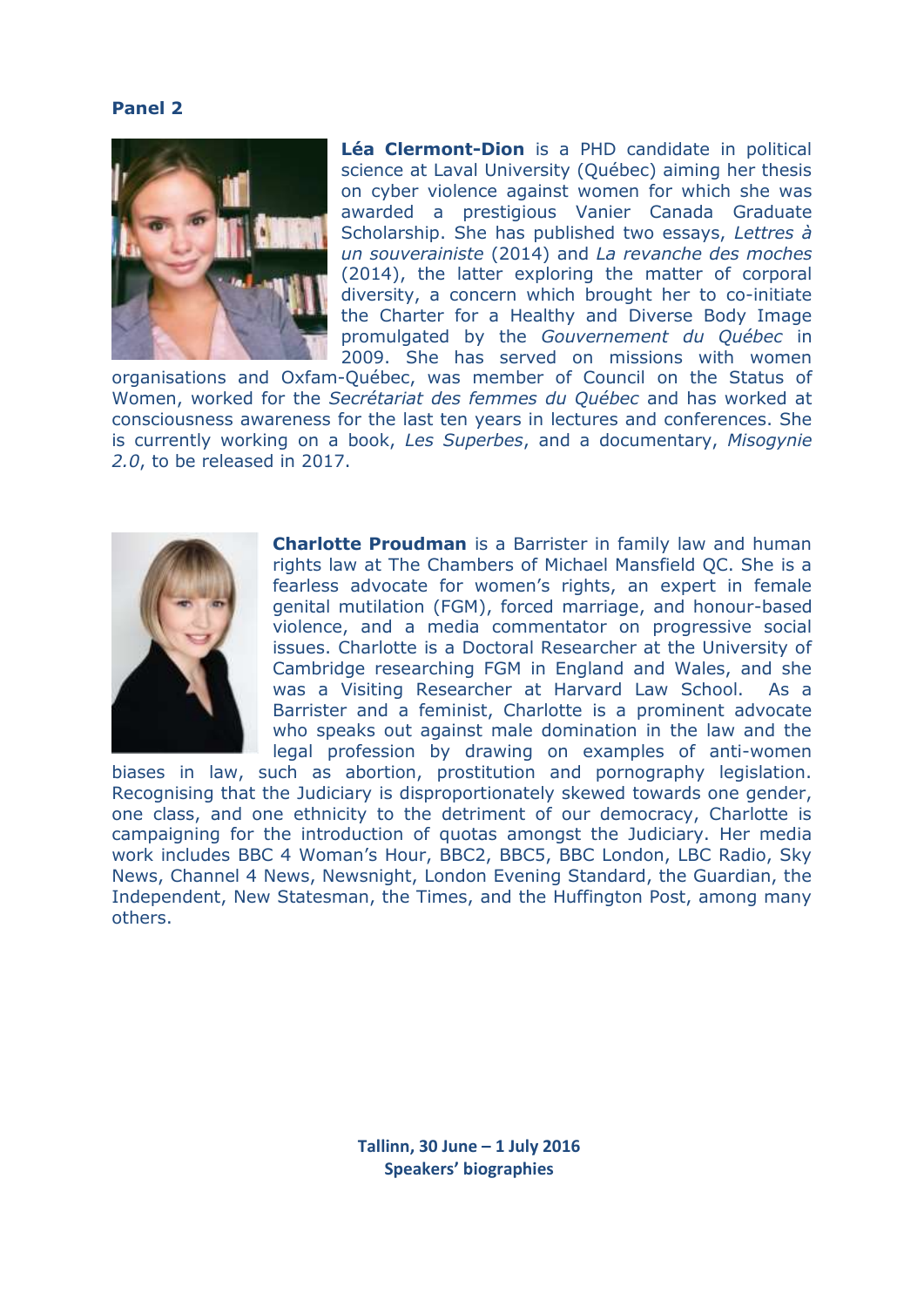

**Emma Holten** is a feminist and human rights activist. She is co-founder and editor of the standard critical feminist magazine Friktion and a student at the University of Copenhagen. She speaks both nationally and globally about contexts of feminism, digital activism and why privacy on the internet is crucial to a democracy, where everyone is equal. Introducing social justice concepts into the technological sphere is not only urgent, it is vital if we want to create a dynamic and powerful movement for equality across gender, race and class.



**Kurt Ole Linn** is a senior advisor on gender equality in the Norwegian Ministry of Children and Equality. The Ministry of Children and Equality has the overall responsibility for children welfare services, family affairs, childhood development, equality, antidiscrimination and consumer affairs. Mr Linn completed his master's thesis (M.A.) in history at Oslo University 1995 focusing on political history post WW2 and economic and social change 1800-1900. Besides being employed by

the Norwegian Foreign Service in Turkey, and the Robert F. Kennedy Center for Human Rights in Washington D.C., he has worked as a teacher and writer. In the field of Gender Equality, Mr Linn was the project manager of the Norwegian Centenary for Women's Right to Vote. Mr Linn is responsible for gender equality on a national level, as well as for Norway's engagement in the Nordic Council of Ministers and UN/CSW. He will be the project manager for the Norwegian presidency in 2017 for the Nordic Council of Ministers.



**Katrin Nyman-Metcalf** is Head of the Chair of Law and Technology at Tallinn University of Technology and Head of Research at the Estonian e-Governance Academy. She is furthermore active as an international consultant, working globally primarily in the area of communications law in the wide sense, including ICT regulation, privacy and data protection, media law, e-governance and various cyber issues. Her PhD (Uppsala University, Sweden, 1999) is on the law of

outer space and Katrin represents Estonia in the International Relations Committee of the European Space Agency.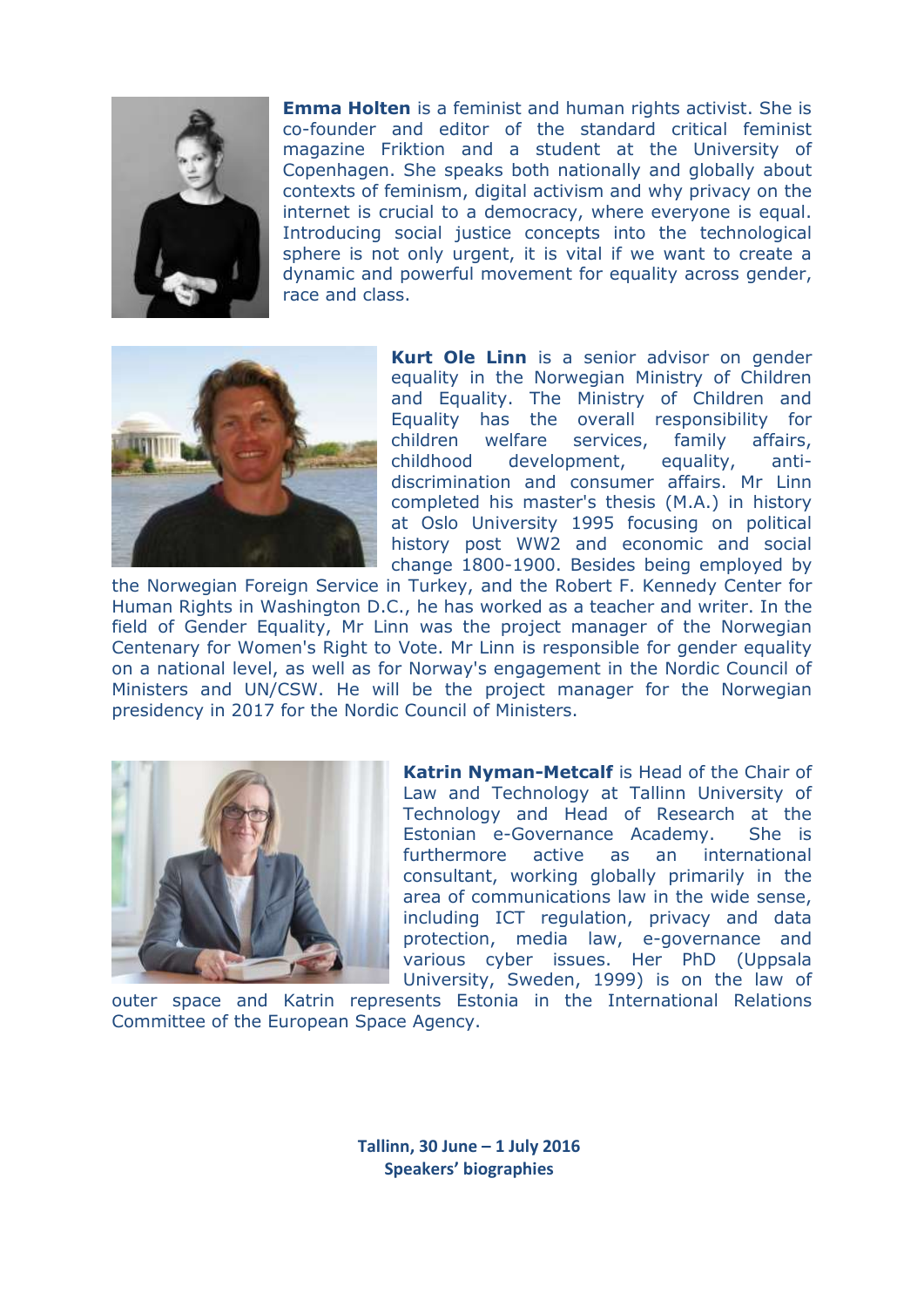

**Nataša Briški,** CEO of Slovenian digital media network Meta's List. Journalist by profession, with strong media credentials and 20 years of experience working for various media, mostly TV. Also co-host of a podcast on the media Meta's tea. Strategic communications adviser when needed, social media afficionado 24/7. Nataša is also a member of Expert Council on Gender Equality, founded by Slovenian Ministry of Labour, Family, Social Affairs and Equal Opportunities. Working to encourage active citizenship, advocate for gender equality and promote science. Actively involved in various NGO projects in Slovenia and EU, guest

lectures at various Institutes, Universities and Faculties in Slovenia and educates on topics such as Communication Strategies, use of New & Social Media. In her previous life Natasha was a host of a popular television sports programme, Washington DC based foreign affairs correspondent for top news channel in Slovenia and BBC World Report.



**Daria Manshina** is a 25 year old feminist and human rights activist who received a BA in German and has been studying Transnational Literature in Bremen, Germany. She lives in St. Petersburg, Russia. For the last two and a half years she has been leading an online page for survivors of gender-based violence, an analogue of the Everyday Sexism project.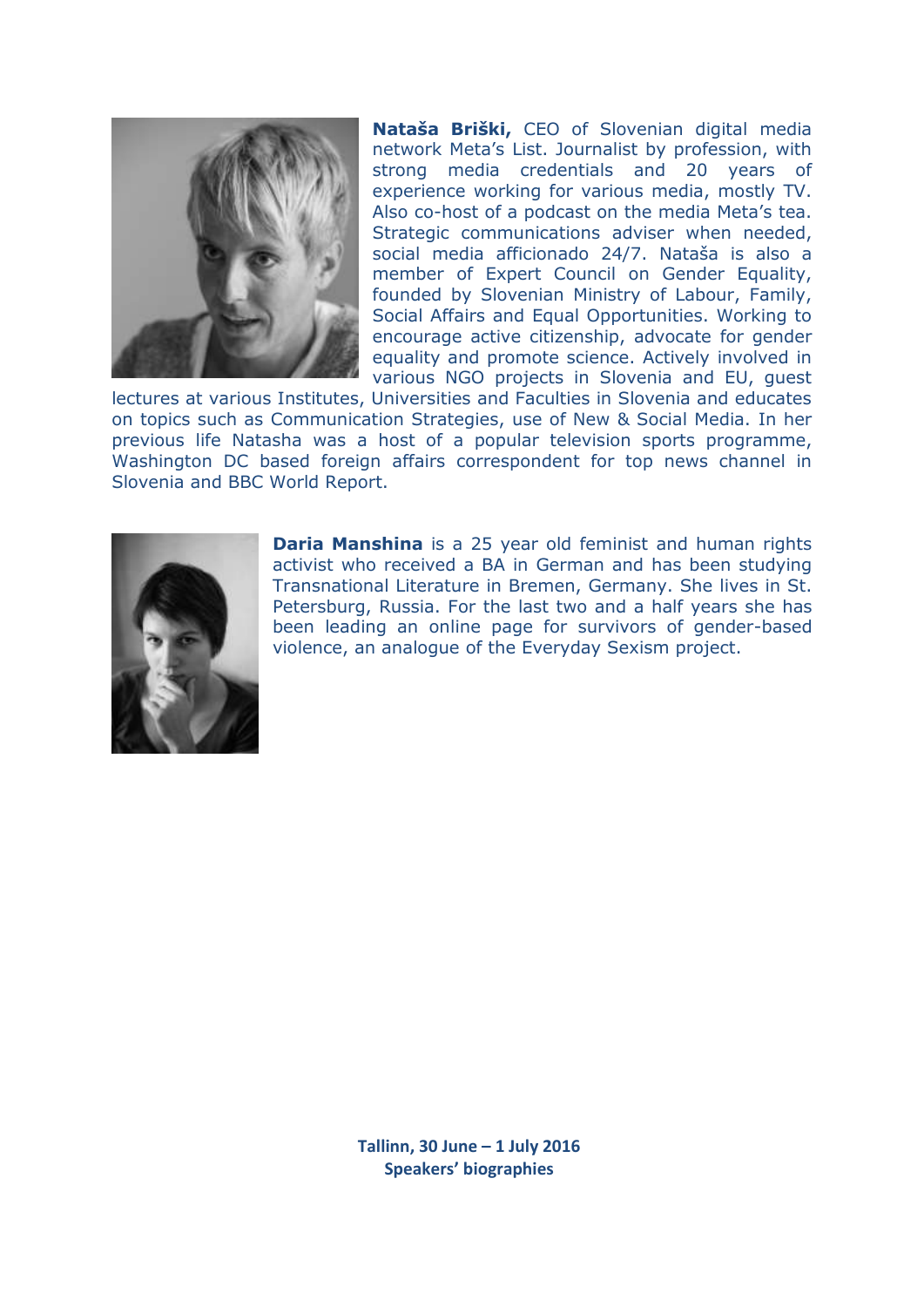#### **Panel 3**



**Elisabeth Prügl** is Professor of International Relations at the Graduate Institute of International and Development Studies in Geneva where she directs the Institute's Gender Centre. In the course of her academic career in the US and Switzerland her research and teaching have focused on gender politics in international governance. She has published extensively on issues including the regulation of home-based labour, gender and agriculture in the European Union, and the

neoliberalization of feminism. She currently directs several research projects, including the DEMETER project on land commercialisation, gendered agrarian transformation and the right to food, a project on the gender dimensions of violent conflict, and another on gender experts and gender expertise. She is a member of the UN's Sustainable Development Solutions Network (SDSN) and of the World Economic Forum's Global Agenda Council on Civic Participation.



**Carolina Lasén Diaz** has worked at the Council of Europe since 2005 and is currently the Head of the Gender Equality Unit. Her previous post was in the secretariat of the Council of Europe's monitoring mechanism on action against trafficking in human beings (GRETA). Prior to her arrival at the Council of Europe, Carolina lived in the United Kingdom from 1997 to 2004, where she provided legal advice on international and EU law. She holds a law degree from Madrid's Complutense University and a Master in EU law.



**Lakshmi Puri** (India) is Assistant Secretary-General of the United Nations and Deputy Executive Director of UN Women, responsible for the Bureau for Intergovernmental Support, UN System Coordination, and Strategic Partnerships, and was the interim head of UN Women from March to August 2013. She has steered UN Women's engagement in major intergovernmental processes, such as the Commission on the Status of Women, including the landmark outcomes of the 57th and 58th sessions, as well as the

historic 59th session on the 20-year anniversary of the Beijing Declaration and Platform for Action, which resulted in a Political Declaration by which member states pledged to take concrete steps to ensure the full, effective and accelerated actions to achieve gender equality and the empowerment of women.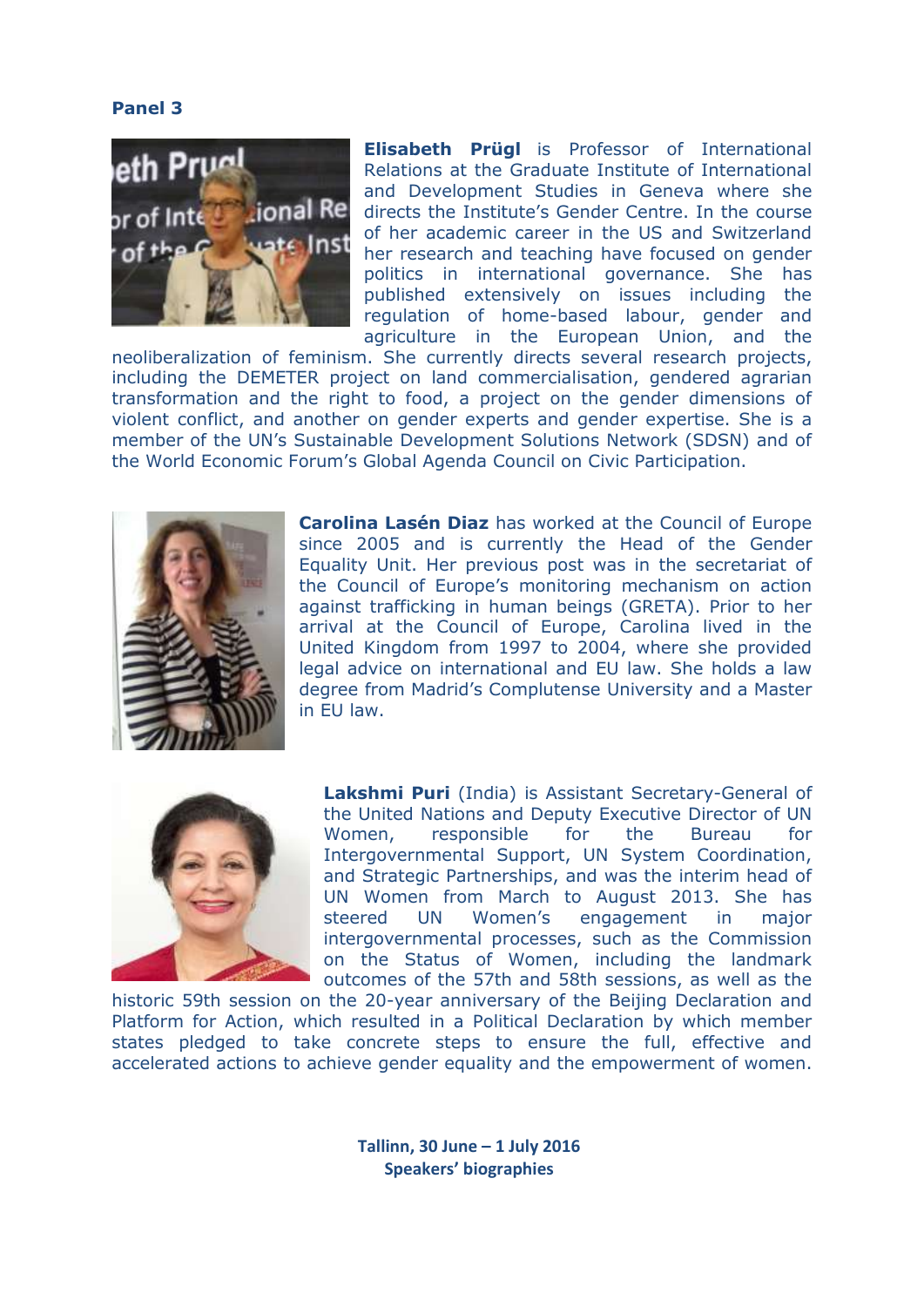Ms Puri has been at the forefront of UN Women's intergovernmental work on Sustainable Development, Climate Change, Financing for Development, Health, Information Society, Youth, Migration, Women, Peace and Security, the Urban Agenda and Humanitarian Action. She was previously Director of the UN Office of the High Representative for the Least Developed Countries, Landlocked Developing Countries and Small Island Developing States and a Director at the United Nations Conference on Trade and Development. Prior to joining the UN, Ms Puri had a distinguished 28-year career with the Indian Foreign Service.



**Barbara Limanowska** works as a Senior Gender Mainstreaming Expert at the European Institute for Gender Equality. Before that she worked for the regional UNDP office in Bratislava as their Regional Gender Coordinator and prior to that as a Special Advisor on Trafficking in Human Beings to UNHCHR.



**Maaike van Adrichem** is Adviser on Gender Issues in the Gender Section of the Office of the Secretary-General of the Organization for Security and Cooperation in Europe (OSCE). Before joining OSCE, Ms Van Adrichem worked with the United Nations Children's Fund (UNICEF) in the Middle East. As a Gender & Rights Officer, she supported the implementation of the Gender Action Plan and gender

mainstreaming in the Country Offices in the UNICEF Middle East and North Africa Regional Office in Amman, Jordan. From 2014-2015 she was responsible for the design and implementation of the Gender-Based Violence (GBV) prevention and response programme as part of the Syria refugee response and the regular development programme, in the Child Protection team of the UNICEF Jordan Country Office. Ms Van Adrichem started her career working for NGOs in the Netherlands on human rights, democratization and gender issues and gained experience with the Netherlands Red Cross supporting the humanitarian response at the Southern Africa and Middle East desk. Ms Van Adrichem has a master degree in International Relations from the Rijksuniversiteit Groningen in the Netherlands and an Advanced Master in International Development from the Center for International Development Issues in Nijmegen (CIDIN).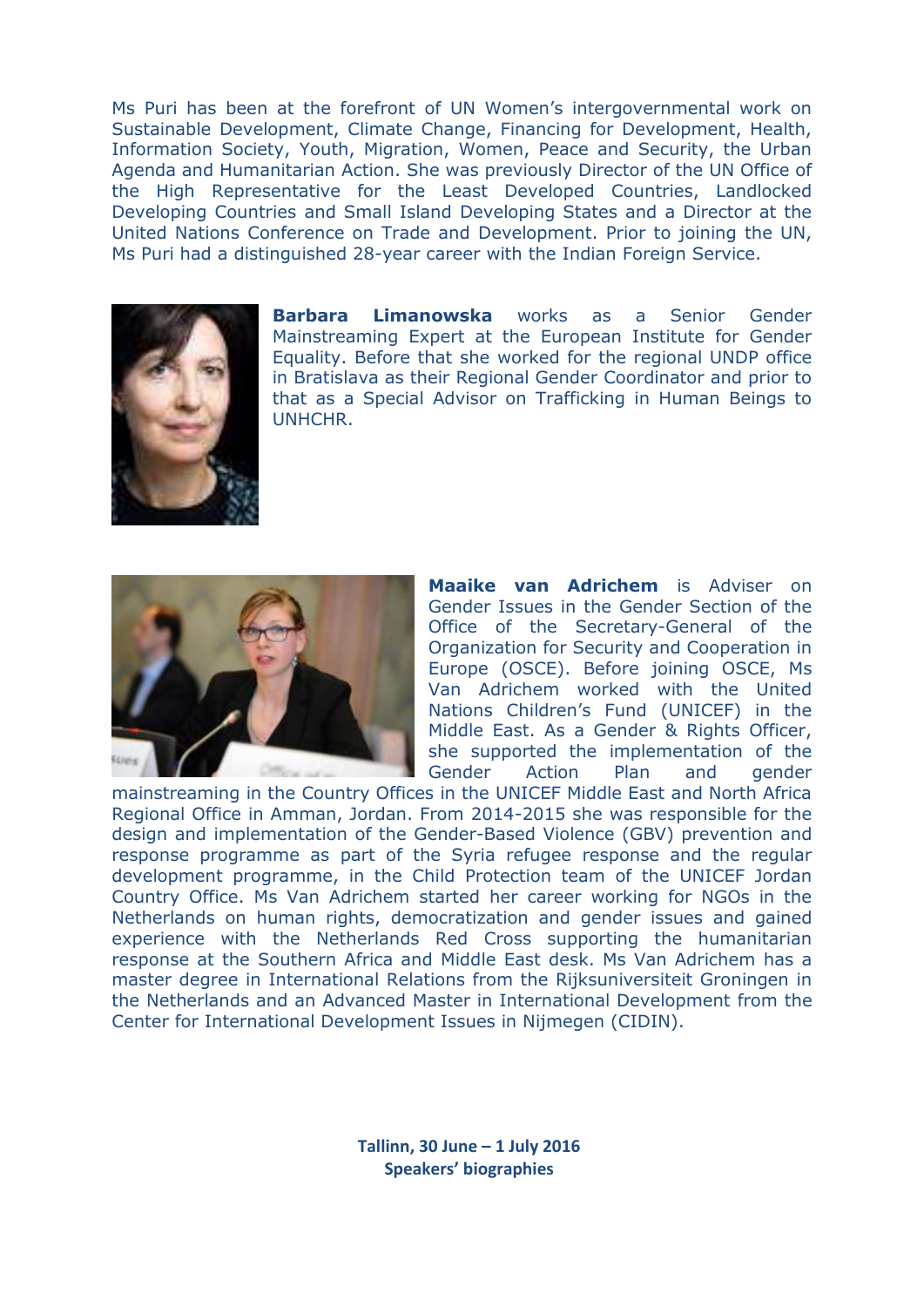

**Filip Kochan** is Communications Officer at the World Bank responsible for Poland and the Baltic Countries. Prior to joining the World Bank in November 2015, he worked as a consultant in Poland's oldest communications consultancy company NBS Communications. Before that, between 2008-2012, he was Warsaw-based correspondent for Reuters covering monetary policy, fiscal policy and financial markets. He holds Master Degrees in Political Science and Sociology from the University of Warsaw. He also finished

postgraduate studies in the fields of financial markets and the Eurozone.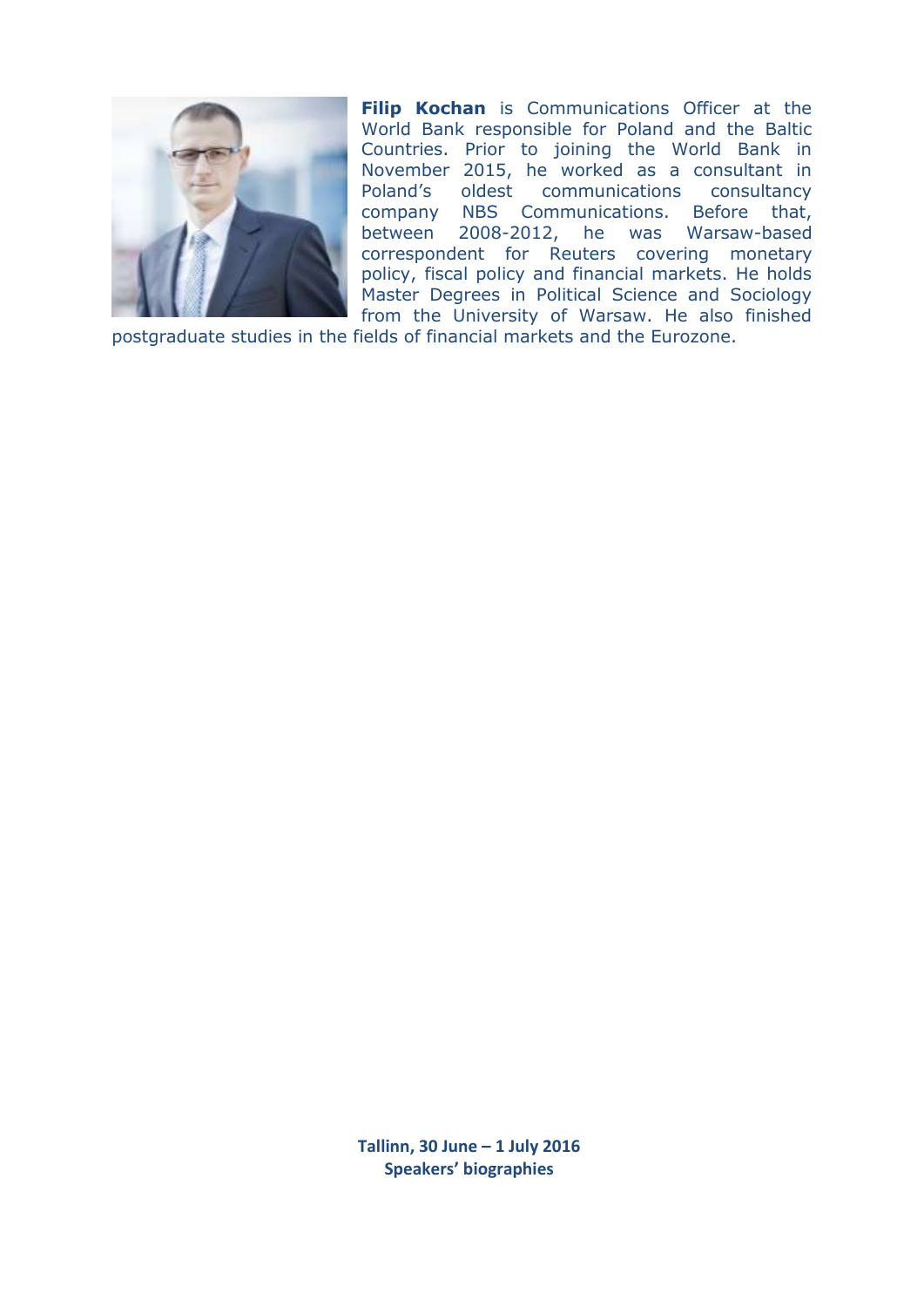#### **Panel 4**



**Dr Alba Alonso** is a postdoctoral research fellow of the Political Science Department at the University of Santiago de Compostela (Spain). She has been a researcher of the EU FPVI project QUING (Quality in Gender + Equality Policies) and various studies driven by the European Institute for Gender Equality of the EU. She has been Visiting Fellow of the University of Edinburgh, the Vrije Universiteit Brussel and the Washington State University. Alba is currently a member of the core group of the 'Gender Equality Policy in Practice' project and co-leader of its Issue

Network on Care Policies. Her main research areas refer to the implementation of gender equality policies – with a particular focus on gender mainstreaming, the women's movement, and the promotion of equality in science. She is the author of El mainstreaming de género en España and co-editor of Ciencia Política con Perspectiva de Género. Her work has been published in international journals like Social Politics, European Journal of Women's Studies, and European Political Science, as well as in collective books like Institutionalizing Intersectionality?: The Changing Nature of European Equality Regimes.



**Lillemor Dahlgren** is the head of operations of gender equality at the Swedish Secretariat for Gender Research at the University of Gothenburg, and in charge of the GMGA programme (gender mainstreaming in government agencies) and the web portal includegender.org. The programme offers support to 60 government agencies, as well as the Government offices in their work with gender mainstreaming. She has previously worked as a gender equality expert within several different government agencies, such as the Swedish Police and the County Administrative Board, with the main focus on gender mainstreaming, but also areas such as men's

violence against women, human rights, discrimination and gender equality in general. Her educational background is within gender studies, but she has also worked at the Sociology department as a research assistant in a Nordic project: Welfare Policy and Employment in the Context of Family Change.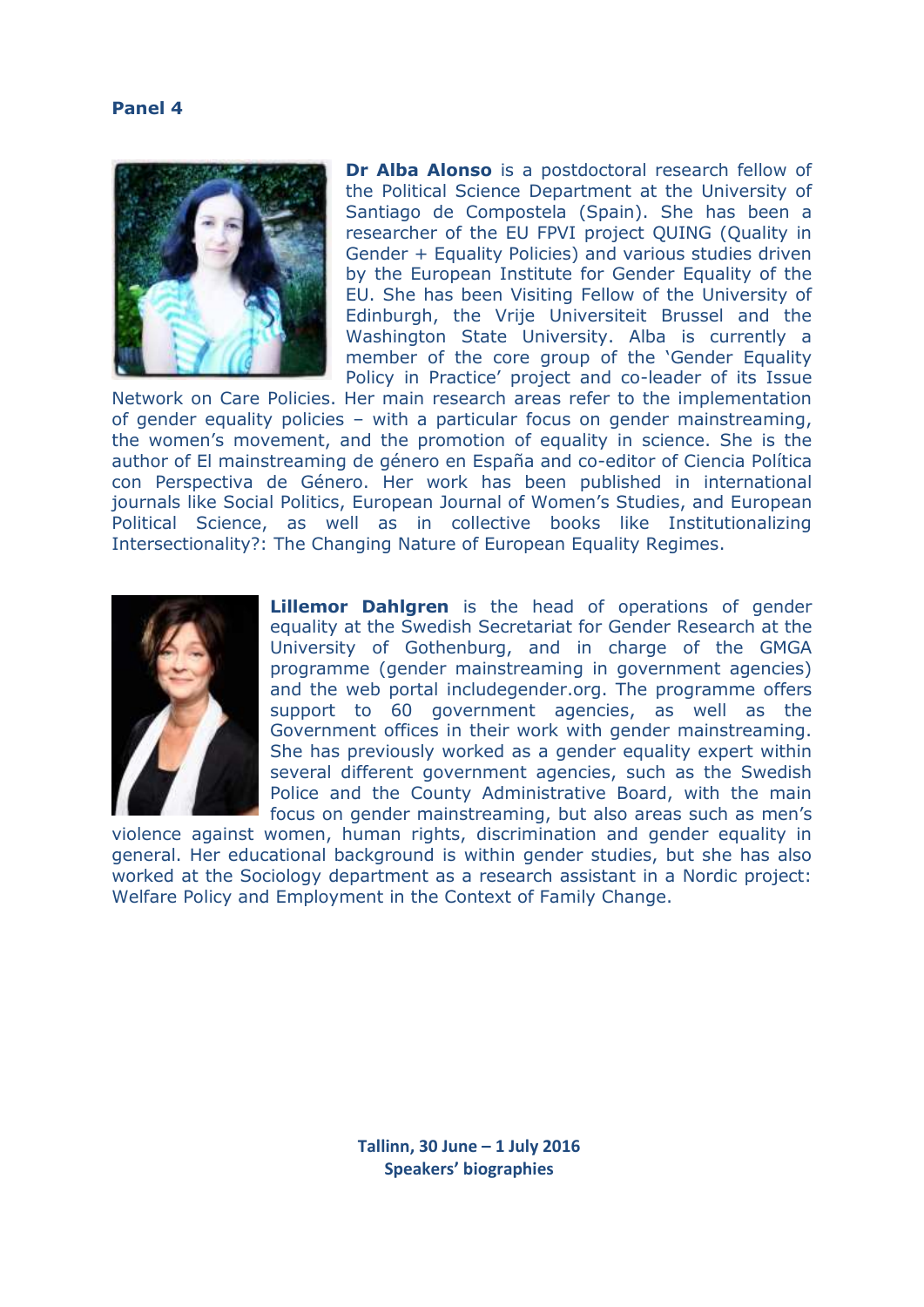

**Liisa-Ly Pakosta** is the Gender Equality and Equal Treatment Commissioner of Estonia whose responsibilities are to monitor compliance with the Gender Equality Act and the Equal Treatment Act with surveillance over both the public and private sectors. From 2009-2015, Ms Pakosta was a member of the Estonian Parliament and during this time was a member of the European Union Affairs Committee, a member of the Social Committee and a member of the Cultural

Committee. She was also Head of the Estonian Delegation to the Parliamentary Assembly of the Council of Europe. From 2002 – 2008, Ms Pakosta was a member of the board, author and producer at the Estonian National Broadcasting authorities. She holds an MA in Pedagogics, anthropology and history from Tartu University. She speaks many languages besides Estonian, such as English, Swedish, and Russian. Ms Pakosta has co-authored or authored several education articles book booklets and TV series she is a mother of five children**.**



**Blerina Xhani** is a UN Women National Consultant to the Ministry of Finance of Albania for the introduction of Gender Responsive Budgeting in the Medium Term Budget Program. She graduated in Business Administration at "La Sapienza" University Rome, Italy in 2006. After graduation, she worked in the Ministry of Finance of Albania for nine years in different key positions such as: Human Resources Officer, Financial & Budget Analyst and Financial Administrator. She currently is pursuing a PhD Programme at the Faculty of Economy of the University of Tirana with a research focus on Gender Equality in Start-Up Businesses in Albania.



**Romain Sabathier**: Having been an active citizen from an early age, Romain Sabathier first held various positions in the voluntary sector, trade unions and politics. Following studies in France and Norway, he holds a double master's in political science and gender studies. From 2009 to 2013, he worked for several members of the French National Assembly, in particular on gender & regional equality issues. He is currently Secretary General of the High Council for Gender Equality (HCE), a position he has held since the body was set up by presidential decree in 2013.

This independent national advisory agency has four main tasks in the gender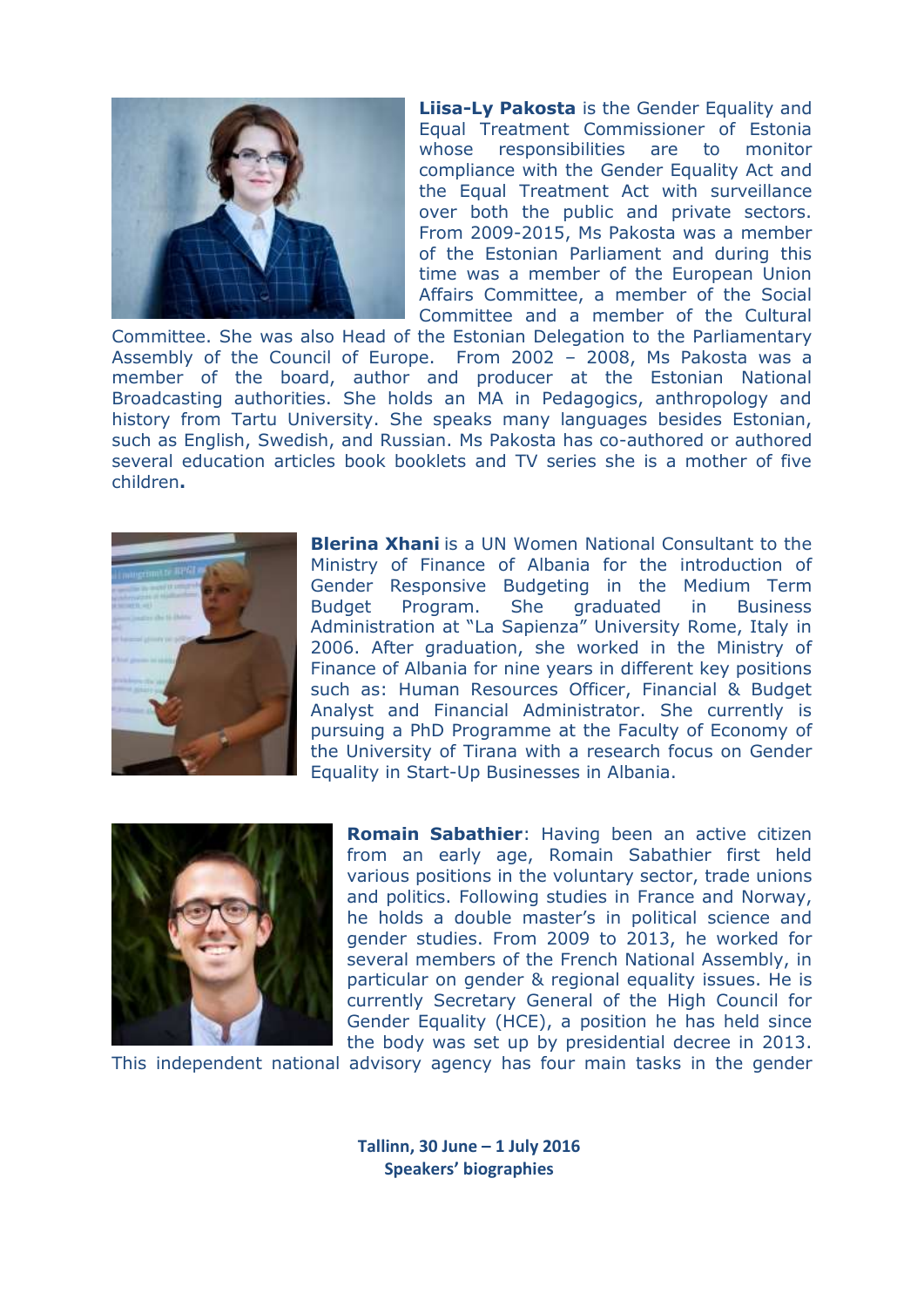equality field: ensuring dialogue, evaluating public policies, making recommendations and raising awareness by disseminating know-how and stimulating public debate. From 2013 to 2015, on the basis of nine ministerial requests and several initiatives of its own, the HCE issued 7 reports and 10 opinions. This helped to keep gender equality at the top of the agenda in public debate and prompt various government plans and laws on gender policies.



**Unnur Ágústsdóttir** works as a Special Advisor at the Department of Analysis and Budget at the Ministry of Welfare in Iceland. She represents the Ministry in the Steering Committee for Gender Budgeting and is responsible for the Implementation Plan for Gender Budgeting at the Ministry of Welfare. She holds a Master's degree in Business Administration with focus on Sick Pay in Iceland, a Post Graduate Diploma in Public Administration and is currently studying for a Post Graduate Diploma in Gender Studies. Before her career in the Public Sector she had a broad experience

both in budgeting and financial management, publishing companies and nonprofit organizations. Main Interests: welfare-politics, social theory, literature, gender studies.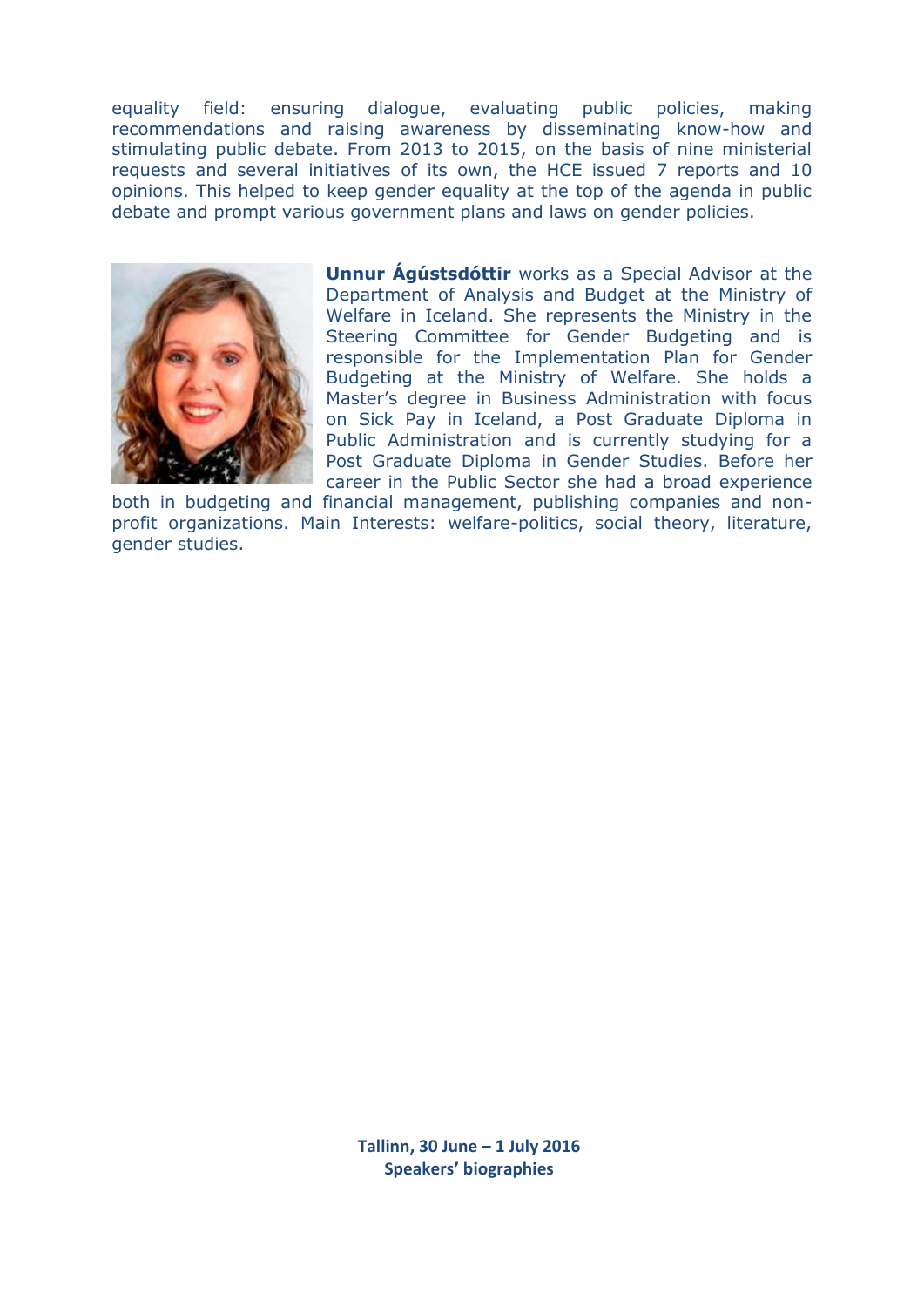#### **Panel 5**



**Margus Tsahkna** has been the Minister of Social Protection of the Republic of Estonia since 9 April 2015. Since 6 July 2015, he has been chairman of Pro Patria and Res Publica Union. In 2007–2015, Margus Tsahkna was a member of the XI and XII Riigikogu. In the same parliament, he was a member of the Monetary and Social Affairs Committee. In 2011–2014, he was Chairman of the Social Affairs Committee. During the same period he was the Vice Chairman of the Board of the Estonian Health Insurance Fund. In 2007–2011, Margus Tsahkna was a member of the Board of the Estonian Environmental

Investment Centre and in from 2003–2007, he was a member of Tartu City Council. Margus Tsahkna has been a member of Pro Patria and Res Publica Union (IRL) since 2000 and has held the roles of Chairman of Noor-Isamaa, Political Secretary, Secretary General and Vice Chairman. Born in Tartu on 13 April 1977, Margus Tsahkna graduated from Tartu Secondary School No. 7. He studied in the faculty of theology and the faculty of law in the University of Tartu, and studied international law in the University of Toronto.



**Antigoni Pericleous Papadopoulou** is a member of the Democratic Party (DIKO-Cyprus), and since 1994 has been the President of the Women Organization of the Democratic Party (GODIK). She is a former member of the European Parliament (S&D) (2009-2014) and she was a member of the Parliamentary Assembly of the Council of Europe (2001 – 2009). She holds a Postgraduate Degree in Social Sciences (Gender Equality) from the University of the Aegean, Rhodes, Greece. During her political career, Antigoni was the first elected female Mayor of Morphou (1996-2001). She was previously a member of the House of Representatives and of the Municipal Council of

Strovolos. Since 1994 she has been a member of the National Machinery for Women's Rights, and since 1994 has been co-ordinator of the Committee on European Affairs. She is also a member of the Central Committee and the Executive Bureau of the Democratic Party DIKO (1978-present) and since 2011 President of the Non-Governmental Organization "Palmos Zois" (Pulse of Life). Antigoni was granted various scholarships by Fulbright, Lancaster University and the British Council and received distinctions in her post graduate degrees and honours for her parliamentary work at the European Parliament. She was one of the first two Cypriot women elected as Members of the European Parliament (2009), the first female Chair of the Committee of Economic Affairs and Budgeting of the House of Representatives, Cyprus (2006–2009).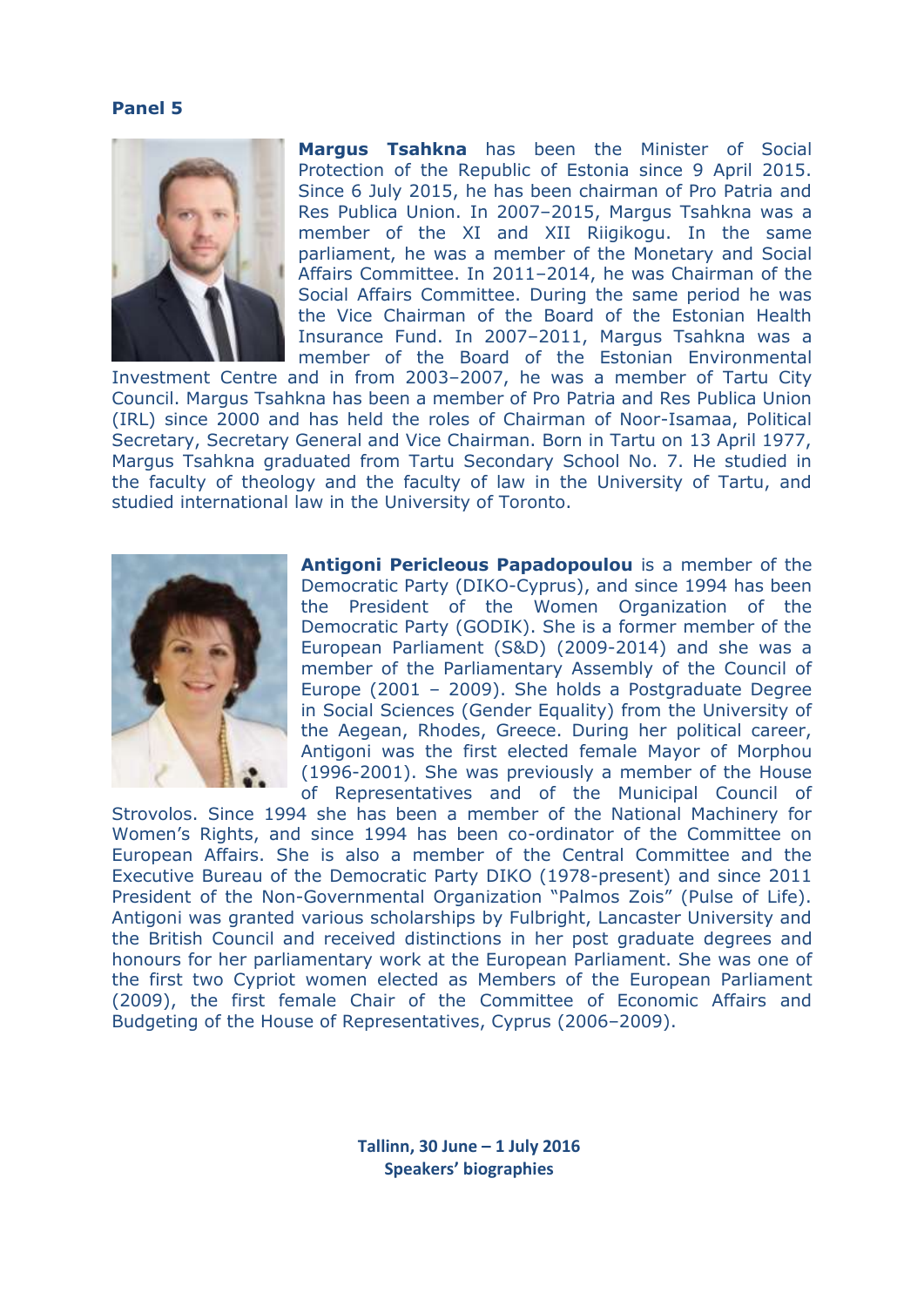

**Jiří Dienstbier**, Minister for Human Rights, Equal Opportunities and Legislation of the Czech Republic is a longtime member of ČSSD and served as the chairman of the Young Social Democrats for two years. From 1990–1992 he was a member of the Czechoslovak Federal Assembly; from 1994 to 1998 and again from 2006 member of the Prague 2 district council. In July 2010, Jiří Dienstbier became the Shadow Minister of Justice for ČSSD. In 2010 he headed the ČSSD list of candidates for the elections to the Prague City Assembly and from March 2011 to March 2013, served as the Vice-Chairman of ČSSD. In March 2011, he was elected the

Senator for the Kladno district. Before becoming Minister in January 2014, Jiří Dienstbier served as the Vice-Chairman of the ČSSD Senate Club and a member of the Legal and Constitutional Committee and Organisation Committee of the Czech Senate. He was also a member of the Standing Senate Commission on the Czech Constitution and Parliamentary Procedures. In 2013, he ran for the Office of the President of the Czech Republic. In January 2014, Jiří Dienstbier was appointed Minister of Human Rights, Equal Opportunities and Legislation and Chairman of the Government´s Legislative Council in the Government of Prime Minister Bohuslav Sobotka. In 2014, he was re-elected to the Senate in the Kladno district.



**Kira Appel** is Chief Adviser and Deputy Head of Department at the Gender Equality Unit in the Ministry of Children, Education and Gender Equality of Denmark, and has been working with gender equality issues in eight different ministries over the last 16 years. Kira's areas of expertise are governmental gender equality policymaking, including combating violence in close relations, trafficking in human beings, gender roles and breaking down of gender stereotypes, the gender segregated educational system and labour market, gender mainstreaming, men and gender equality, as well as international negotiations on gender equality. Kira is a Board member and member of the Standing Committee

in the European Institute for Gender Equality, a member of the Board of the Nordic Council of Ministers gender equality executive committee, Denmark's representative to the EU/High Level Group, the UN Commission on the Status of Women, the Danish National Focal Point on Gender Equality to the Council of Europe, as well as the Vice-Chairperson of the Gender Equality Commission of the Council of Europe.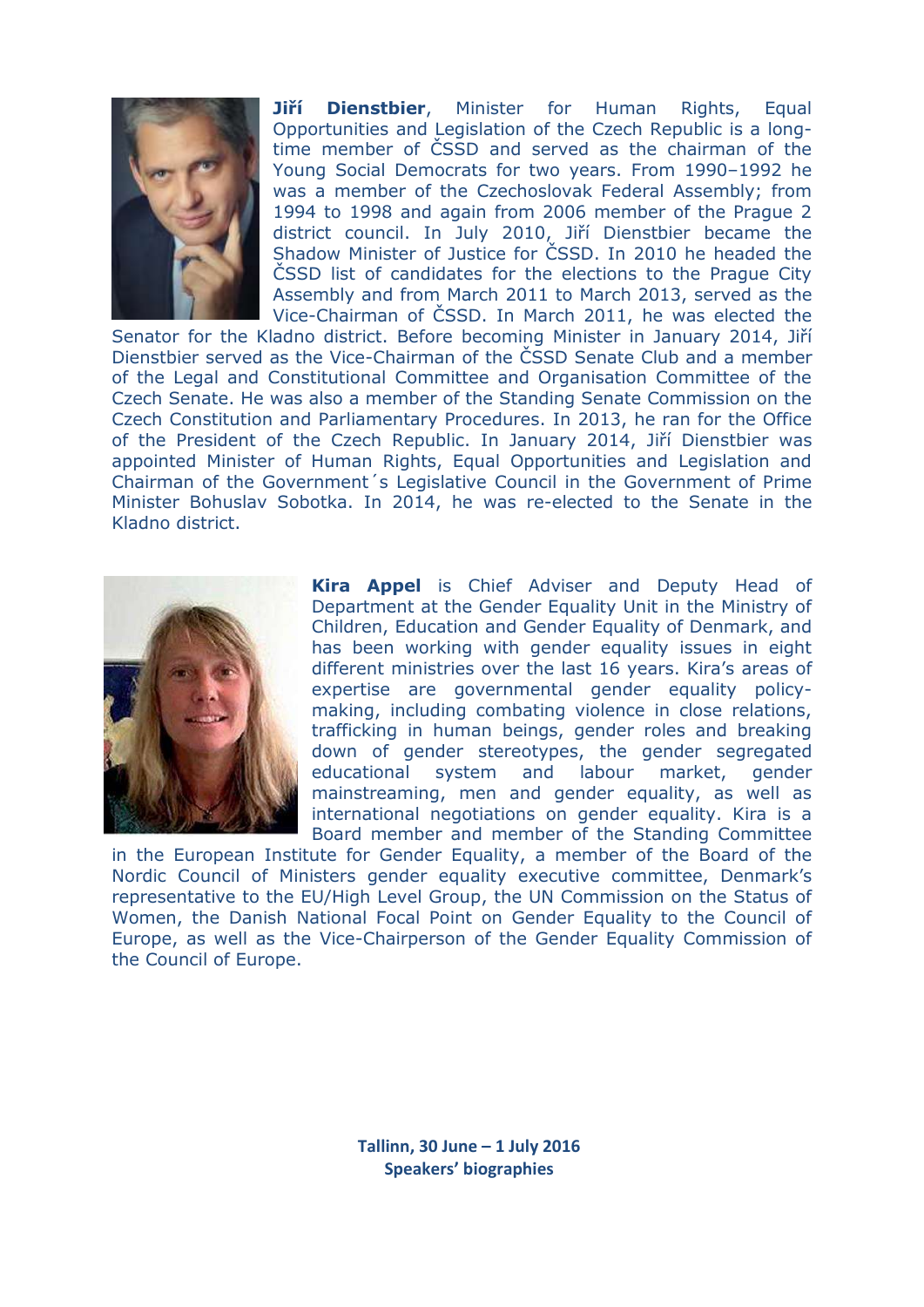

**Lakshmi Puri** (India) is Assistant Secretary-General of the United Nations and Deputy Executive Director of UN Women, responsible for the Bureau for Intergovernmental Support, UN System Coordination, and Strategic Partnerships, and was the interim head of UN Women from March to August 2013. She has steered UN Women's engagement in major intergovernmental processes, such as the Commission on the Status of Women, including the landmark outcomes of the 57th and 58th sessions, as well as the historic 59th session on the 20-year anniversary of the Beijing Declaration and Platform for Action,

which resulted in a Political Declaration by which member states pledged to take concrete steps to ensure the full, effective and accelerated actions to achieve gender equality and the empowerment of women. Ms Puri has been at the forefront of UN Women's intergovernmental work on Sustainable Development, Climate Change, Financing for Development, Health, Information Society, Youth, Migration, Women, Peace and Security, the Urban Agenda and Humanitarian Action. She was previously Director of the UN Office of the High Representative for the Least Developed Countries, Landlocked Developing Countries and Small Island Developing States and a Director at the United Nations Conference on Trade and Development. Prior to joining the UN, Ms Puri had a distinguished 28 year career with the Indian Foreign Service.



**Salla Saastamoinen** is the Director in charge of Equality in the European Commission's Directorate-General for Justice and Consumers since 2014. The Equality Directorate develops implements and coordinates the EU policy to combat discrimination and to promote equality on grounds of sex, racial or ethnic origin, religion or belief, disability, age or sexual orientation. It promotes awareness on gender equality and non-discrimination and coordinates policy developments in respect of the Roma. Previously, Salla Saastamoinen headed the Unit for Fundamental Rights and Rights of the Child (2013-2014) and the Civil Justice Policy Unit (2007- 2013) in the same Directorate-General in the Commission.

She is a lawyer from the University of Helsinki, Finland. Salla Saastamoinen was Member of the Management Board of the Fundamental Rights Agency between 2013 and 2014, and she is the Member of the Management Board of the European Institute for Gender Equality since 2014.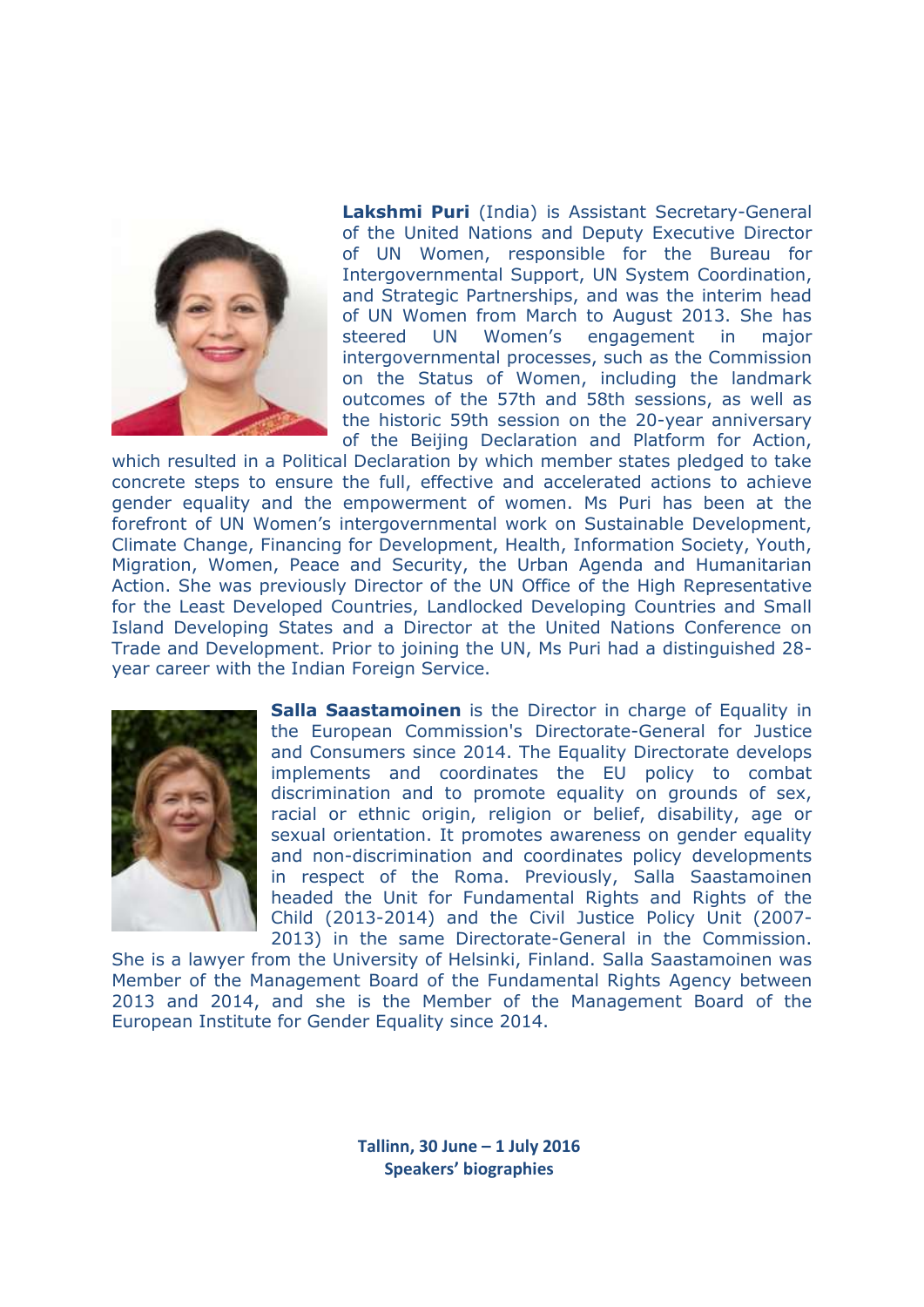

**Joanna Maycock** has been Secretary General of the European Women's Lobby (EWL) since May 2014. Founded in 1990, the European Women's Lobby (EWL). EWL is a credible source of expertise and experience on women's rights and equality between women and men, representing the diversity of the women's movement across the European Union. Since joining the EWL in 2014, Joanna has been leading work with the membership to define a dynamic new strategic vision for the women's movement in Europe, to strengthen its joint vision and work towards a feminist Europe. A lifelong feminist, Joanna has 20

years' professional experience in senior leadership and governance positions in European and International Civil Society. She led ActionAid International's work in Europe: Developing and implementing EU campaigns on aid effectiveness, women's rights, and policy coherence for development. Joanna is also a former President of CONCORD, the European Confederation of Development NGOs. She has also been involved in strengthening organisational development and civil society governance. She is particularly interested in the concept and practice of feminist leadership, and has established a network of women CSO leaders in Brussels and is working with others to establish a global network of women leaders in CSOs. @JoannaMaycock



**Anne Nègre** is a doctor of law, lawyer and mediator who teaches in the Law Faculty at the University of Paris 1-Panthéon-Sorbonne. She played an active part in the French constitutional reform on parity, the amendment of the Lisbon Treaty concerning gender equality and the work at the EU concerning women's position on boards. She chairs various women's associations and previously headed an INGO with federations or associations in 70 countries, GWI, of which University Women of Europe is a member, and stood for election to the post of Gender Expert of the

Conference of INGOs in January 2015.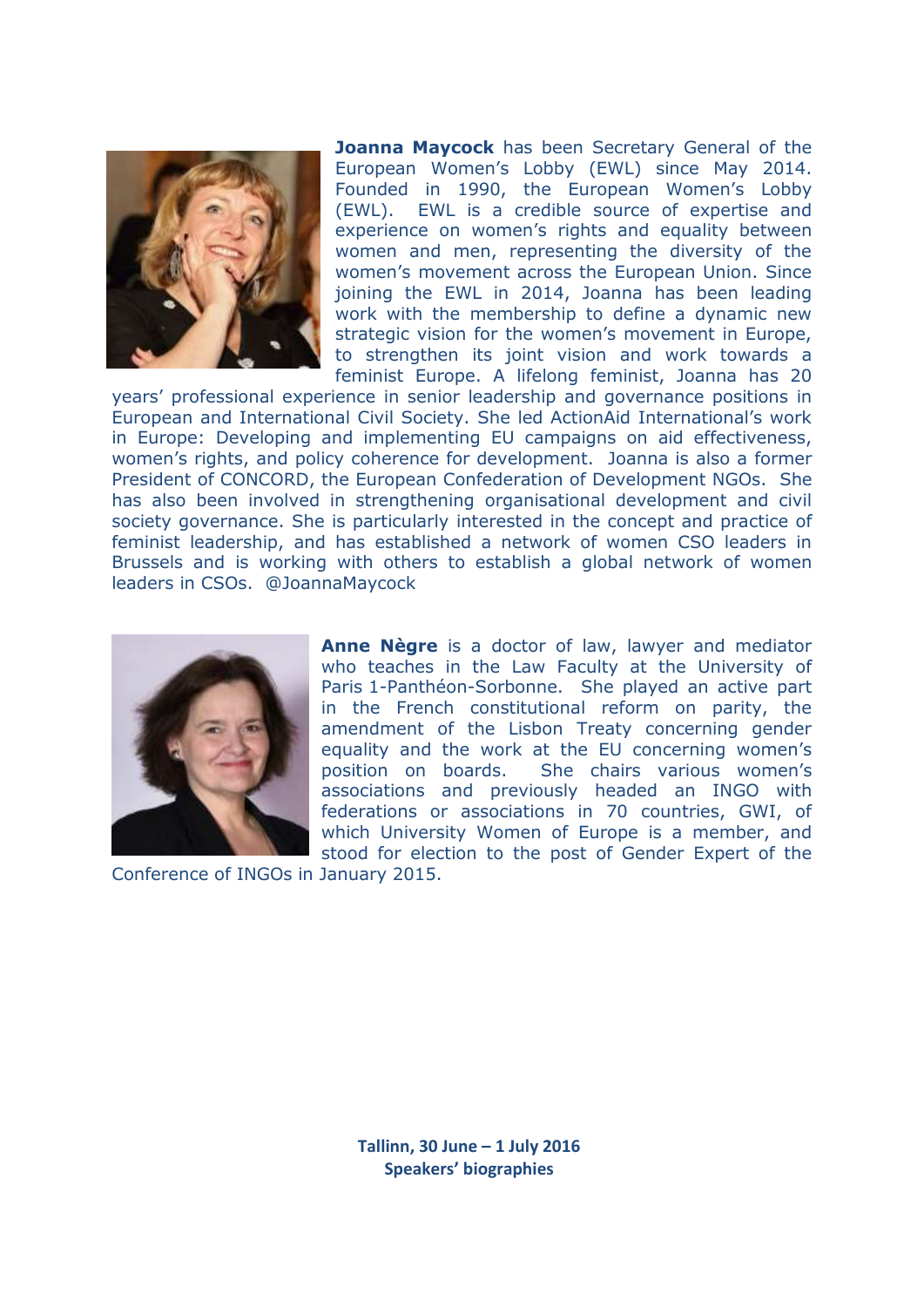

**Sergiy Kyslytsya,** a career diplomat in the rank of Envoy Extraordinary and Plenipotentiary of the 1st class, entered the Foreign Service in 1992. He has held various diplomatic posts in Ukraine, Belgium, and the United States, including head of the Council of Europe Desk; second, first secretary (political), Embassy of Ukraine in Brussels, and Mission of Ukraine to NATO; contact point for WEU-Ukraine; Chief of Staff of the Foreign Minister; Minister-counsellor, Deputy Head of Mission, Embassy to the USA. In 2006-2014 Sergiy Kyslytsya held the post of Director-general of the Directorate for International Organizations at the MFA of Ukraine. In March, 2014 he

was appointed as Deputy Foreign Minister. From 2007-2011 Sergiy Kyslytsya was a member of the Steering Committee for the Equality between Women and Men (CDEG) of the Council of Europe (CoE), as well as of its Bureau. In 2012 he was elected to the Gender Equality Commission of the CoE and has been its Vice-Chair in 2012-2013, and Chair since July 2014. Sergiy Kyslytsya has a degree in International Law cum laude. He speaks Ukrainian, English, Russian and Spanish. Currently he resides with his son, Ian, in Kyiv (Ukraine).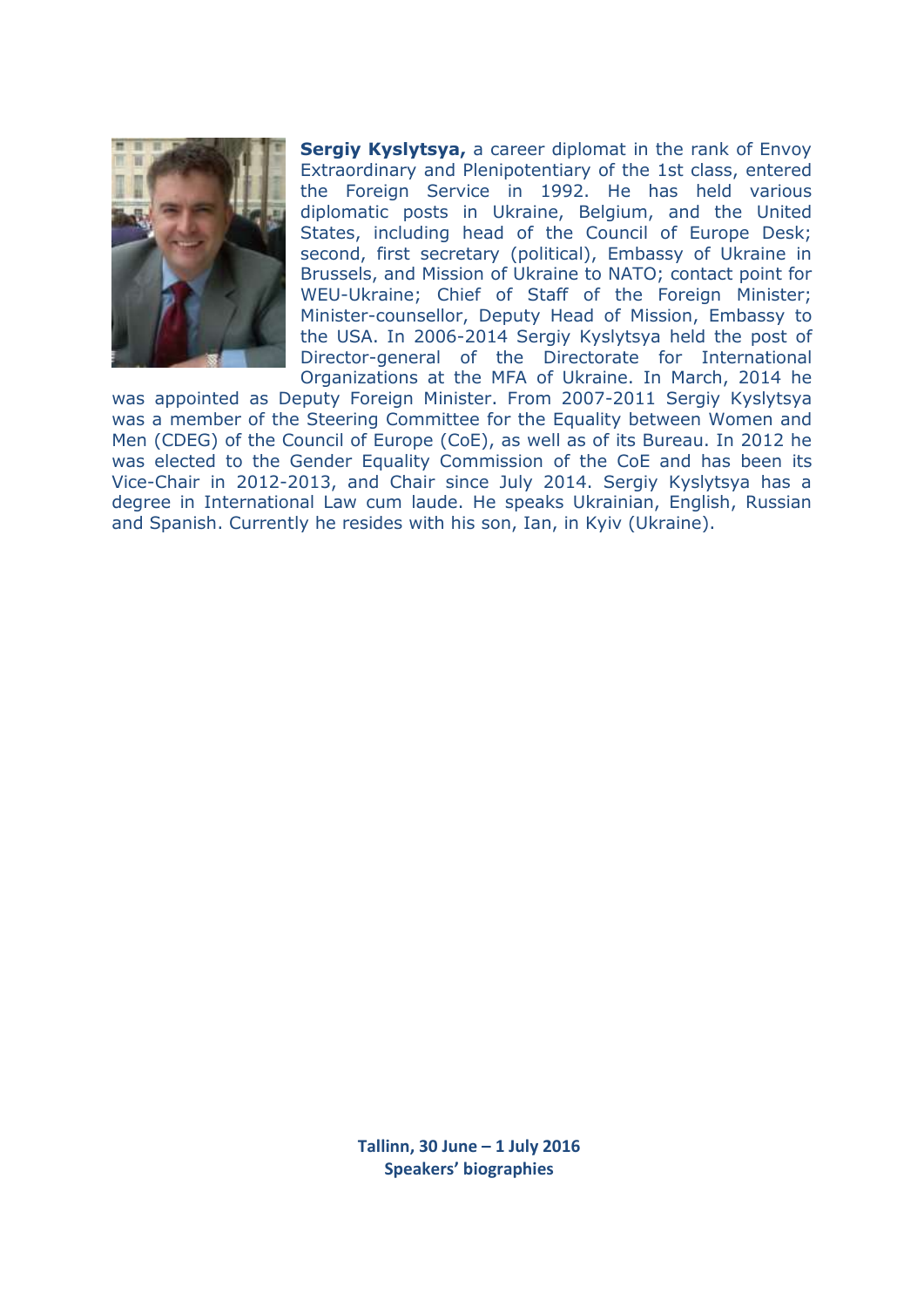### **Closing Session**



**Pauline Moreau** retired in 2014 after a long career in the Irish Civil Service, with over 40 years of service in a wide range of roles and Departments (Ministries). Pauline served as a Director in Ireland's Department of Justice and Equality since 2000, heading its Gender Equality Division since 2005. In that capacity, she oversaw the development and implementation of Ireland's National Women's Strategy 2007 - 2016 and the Gender Equality Programme within the Irish Presidency of the EU Council of Ministers in 2013. Pauline also represented Ireland in a number of international fora on gender issues and served as Ireland's representative on the Council of Europe's Steering

Committee for Equality between men and women (CDEG), its Bureau and subsequently on the Gender Equality Commission. In her retirement, Pauline continues to chair the Management Board of the European Institute for Gender Equality (EIGE) in Vilnius in a voluntary capacity, while she has also undertaken some consultancy work in the gender equality field.



**Snežana Samardžić-Marković** is, since 2012, Director General of Democracy at the Council of Europe, in charge of the Organisation's action promoting democratic innovation, governance, participation and diversity. Her responsibilities include the policy areas of education and youth, local democracy, cultural policies, election assistance, the protection of human dignity, gender equality, children's rights, and the rights of minorities, societal defences against discrimination, democratic citizenship, social cohesion, intercultural

dialogue and democratic responses to crisis situations. Previously, Snežana has held numerous positions in the Serbian Government including Deputy Director in the Ministry of Foreign Affairs for Neighbouring Countries, Assistant Minister of Defence (2005-2007) and Co-President of the Serbia-NATO Defence Reform Group, member of the Foundation Board of WADA, Minister of Youth and Sports (2007-2012) and President of the Fund for Young Talents.